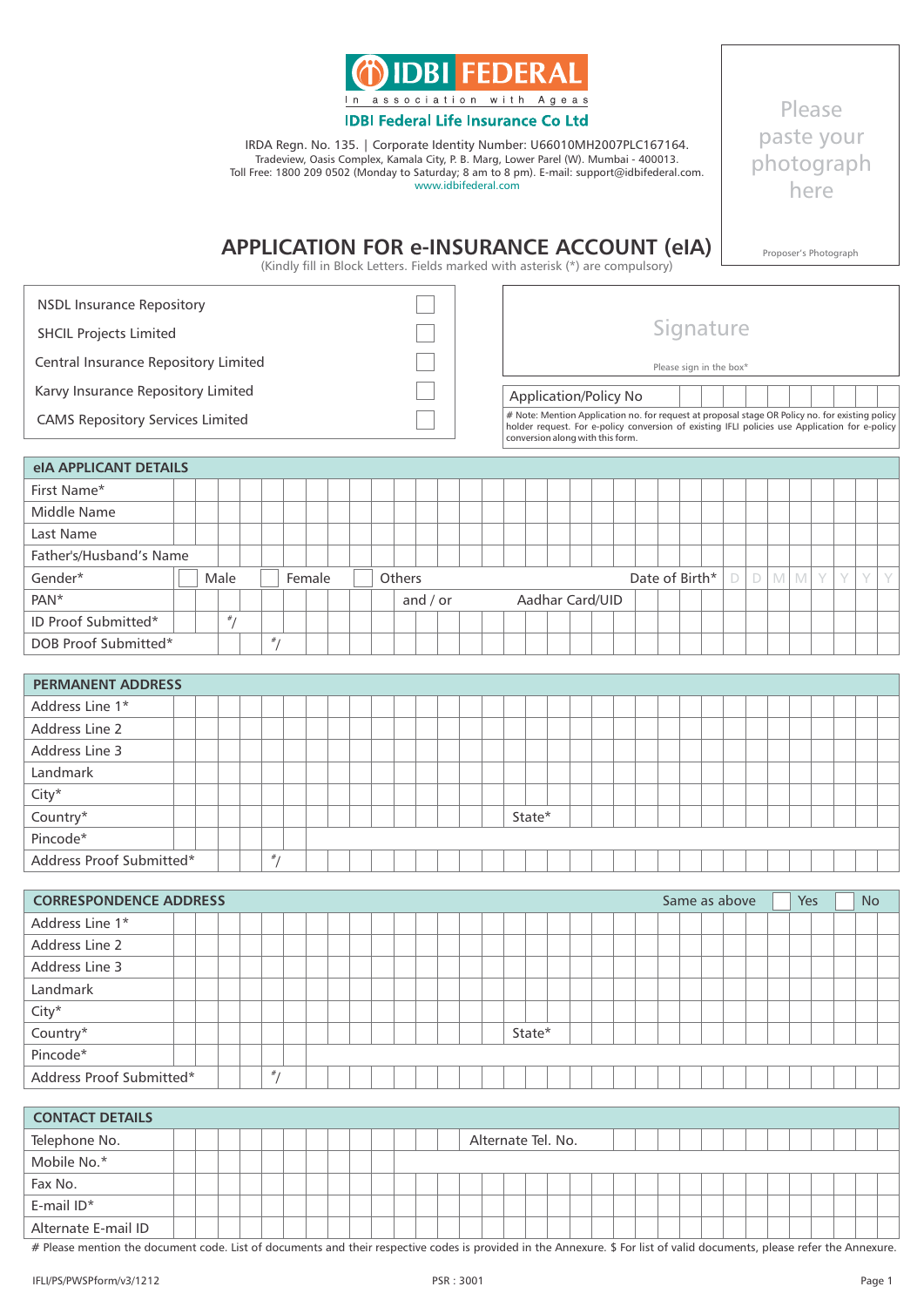| <b>BANK DETAILS</b>                      |  |                                 |  |  |         |  |  |  |  |  |                                 |  |  |  |  |  |  |  |
|------------------------------------------|--|---------------------------------|--|--|---------|--|--|--|--|--|---------------------------------|--|--|--|--|--|--|--|
| Account Type*                            |  | Savings                         |  |  | Current |  |  |  |  |  |                                 |  |  |  |  |  |  |  |
| Account Number*                          |  |                                 |  |  |         |  |  |  |  |  |                                 |  |  |  |  |  |  |  |
| Bank Name*                               |  |                                 |  |  |         |  |  |  |  |  |                                 |  |  |  |  |  |  |  |
| Branch Name*                             |  |                                 |  |  |         |  |  |  |  |  |                                 |  |  |  |  |  |  |  |
| $City*$                                  |  |                                 |  |  |         |  |  |  |  |  |                                 |  |  |  |  |  |  |  |
| MICR Code (Compulsory                    |  |                                 |  |  |         |  |  |  |  |  | <b>IFSC Code</b> (Compulsory in |  |  |  |  |  |  |  |
| Cancelled Cheque                         |  | (Please tick and attach a copy) |  |  |         |  |  |  |  |  |                                 |  |  |  |  |  |  |  |
|                                          |  |                                 |  |  |         |  |  |  |  |  |                                 |  |  |  |  |  |  |  |
| <b>AUTHORISED REPRESENTATIVE DETAILS</b> |  |                                 |  |  |         |  |  |  |  |  |                                 |  |  |  |  |  |  |  |
| First Name*                              |  |                                 |  |  |         |  |  |  |  |  |                                 |  |  |  |  |  |  |  |

| First Name*                      |  |      |  |        |  |               |            |  |  |  |                 |  |                       |  |      |     |  |  |
|----------------------------------|--|------|--|--------|--|---------------|------------|--|--|--|-----------------|--|-----------------------|--|------|-----|--|--|
| Middle Name                      |  |      |  |        |  |               |            |  |  |  |                 |  |                       |  |      |     |  |  |
| Last Name                        |  |      |  |        |  |               |            |  |  |  |                 |  |                       |  |      |     |  |  |
| Gender*                          |  | Male |  | Female |  | <b>Others</b> |            |  |  |  |                 |  | Date of Birth* $\Box$ |  | DIMM | - V |  |  |
| PAN <sup>*</sup>                 |  |      |  |        |  |               | and $/$ or |  |  |  | Aadhar Card/UID |  |                       |  |      |     |  |  |
| Relationship with eIA Applicant* |  |      |  |        |  |               |            |  |  |  |                 |  |                       |  |      |     |  |  |

| <b>ADDRESS</b>  |  |  |  |  |  |        |  | Same as eIA Applicant: |  | Permanent |  |  |  | Correspondence |  |
|-----------------|--|--|--|--|--|--------|--|------------------------|--|-----------|--|--|--|----------------|--|
| Address Line 1* |  |  |  |  |  |        |  |                        |  |           |  |  |  |                |  |
| Address Line 2  |  |  |  |  |  |        |  |                        |  |           |  |  |  |                |  |
| Address Line 3  |  |  |  |  |  |        |  |                        |  |           |  |  |  |                |  |
| Landmark        |  |  |  |  |  |        |  |                        |  |           |  |  |  |                |  |
| City*           |  |  |  |  |  |        |  |                        |  |           |  |  |  |                |  |
| $Country^*$     |  |  |  |  |  | State* |  |                        |  |           |  |  |  |                |  |
| Pincode*        |  |  |  |  |  |        |  |                        |  |           |  |  |  |                |  |

| <b>CONTACT DETAILS</b>                                                                                                                           |  |  |  |  |  |  |  |  |  |  |  |  |  |  |     |  |    |  |
|--------------------------------------------------------------------------------------------------------------------------------------------------|--|--|--|--|--|--|--|--|--|--|--|--|--|--|-----|--|----|--|
| Telephone No.                                                                                                                                    |  |  |  |  |  |  |  |  |  |  |  |  |  |  |     |  |    |  |
| Mobile No.*                                                                                                                                      |  |  |  |  |  |  |  |  |  |  |  |  |  |  |     |  |    |  |
| E-mail $ID^*$                                                                                                                                    |  |  |  |  |  |  |  |  |  |  |  |  |  |  |     |  |    |  |
| Do you want to notify Authorised Representative about his/her appointment?*<br>(If none of the option is selected, it will be considered as YES) |  |  |  |  |  |  |  |  |  |  |  |  |  |  | Yes |  | No |  |

## **DECLARATION**

The rules and regulations of Insurance Regulatory and Development Authority & Insurance Repository pertaining to an e-<br>Insurance Account which are in force now have been read by me and I have understood the same and I agre

Name of the eIA Holder

update in the e-Insurance Account and the said update will be applicable to all policies of any insurer that lhold/will hold in<br>the said account. I authorise the Repository to pass on the information to any Insurance Compa

I hereby agree to provide any additional information / documentation that may be required by the Authorised Parties, in<br>connection with this application. I hereby confirm that this is a unique e-Insurance Account opening a Insurance Repository.

Signature